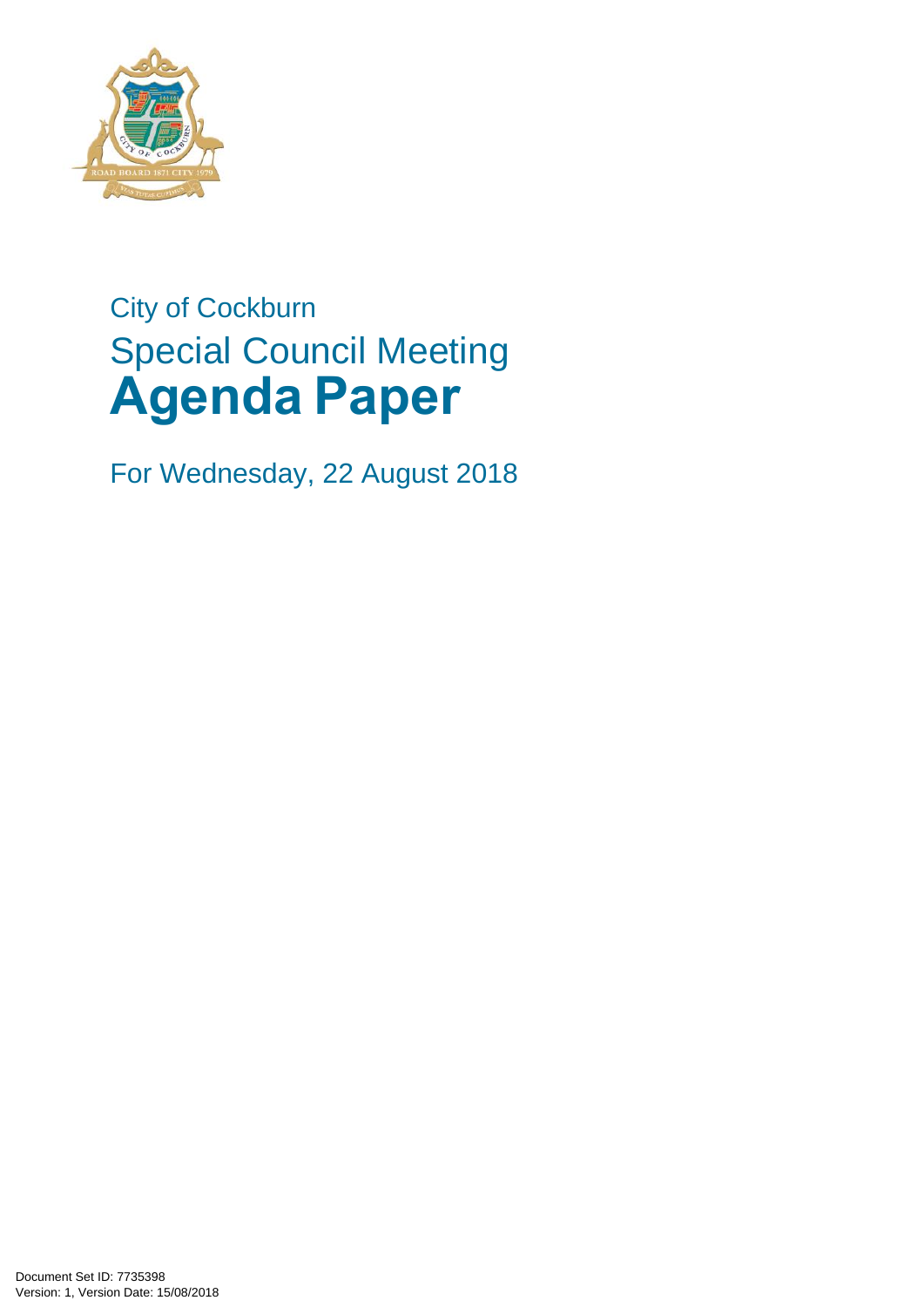

City of Cockburn PO Box 1215, Bibra Lake Western Australia 6965

Cnr Rockingham Road and Coleville Crescent, Spearwood

> Telephone: (08) 9411 3444 Facsimile: (08) 9411 3416

#### **NOTICE OF MEETING**

Pursuant to Clause 2.5 of Council's Standing Orders, a Special Meeting of Council has been called for Wednesday 22 August 2018. The meeting is to be conducted at 6:00 PM in the City of Cockburn Council Chambers, Administration Building, Coleville Crescent, Spearwood.

The purpose of this meeting is to consider:

- (1) a Motion of 'No Confidence' in Deputy Mayor Lee-Anne Smith;
- (2) the suspension of the Deputy Mayor from representing Council on specified Standing Committees, Reference Groups and external organisations; and
- (3) removal of the Deputy Mayoral allowance,

to be reviewed following a period of 6 months.

The Agenda will be available on the City's website prior to the Meeting.

Stephen Cain **CHIEF EXECUTIVE OFFICER**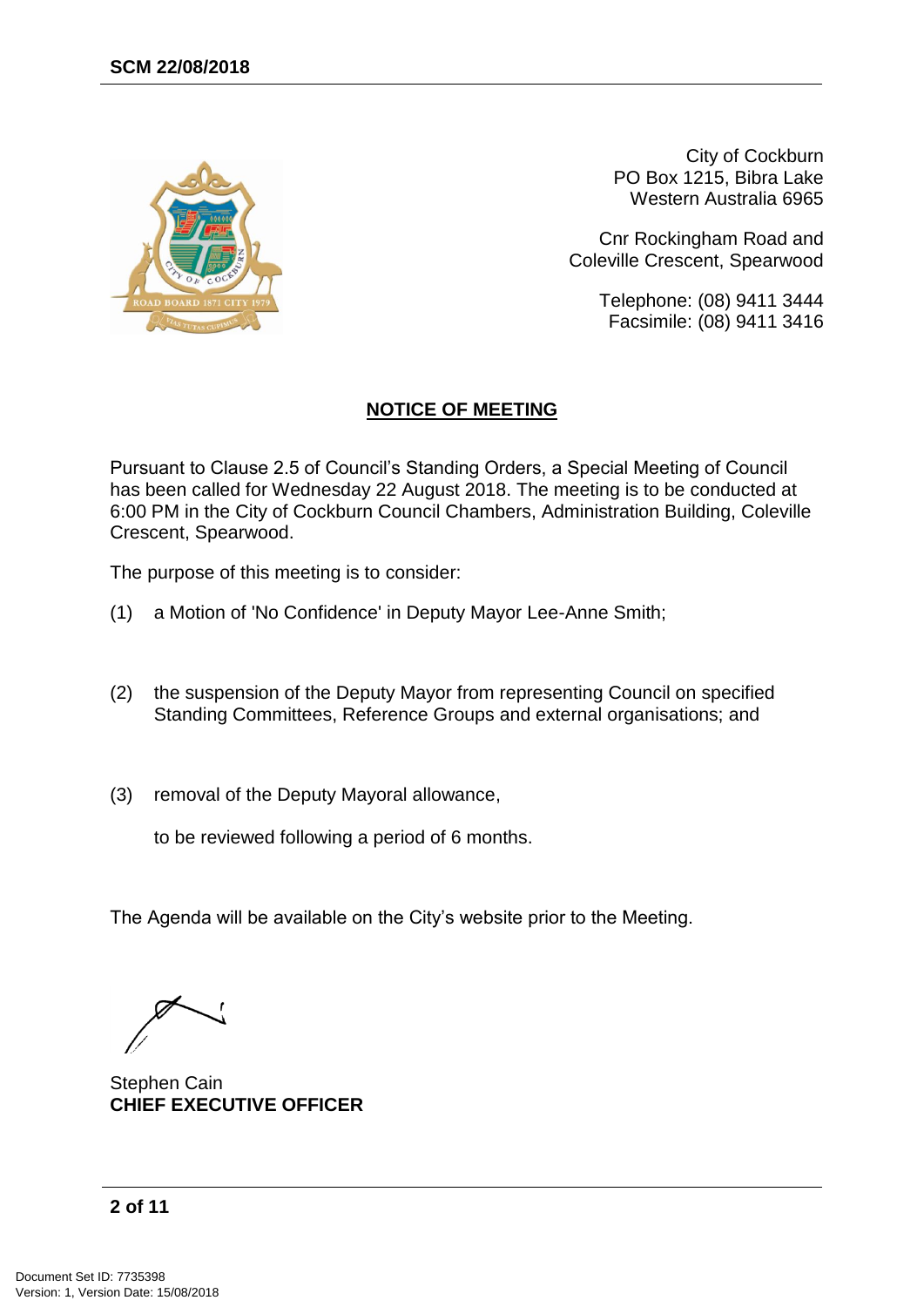# **CITY OF COCKBURN**

#### **SUMMARY OF AGENDA TO BE PRESENTED TO THE SPECIAL COUNCIL MEETING TO BE HELD ON WEDNESDAY, 22 AUGUST 2018 AT 6:00 PM**

#### **Page**

| $\mathbf{1}$ .   |                                                                                                                     |  |
|------------------|---------------------------------------------------------------------------------------------------------------------|--|
| 2.               | APPOINTMENT OF PRESIDING MEMBER (IF REQUIRED) 4                                                                     |  |
| 3.               | DISCLAIMER (TO BE READ ALOUD BY PRESIDING MEMBER)  4                                                                |  |
| $\overline{4}$ . | ACKNOWLEDGEMENT OF RECEIPT OF WRITTEN DECLARATIONS OF<br>FINANCIAL INTERESTS AND CONFLICT OF INTEREST (BY PRESIDING |  |
| 5.               |                                                                                                                     |  |
| 6.               |                                                                                                                     |  |
| 7 <sub>1</sub>   |                                                                                                                     |  |
| 8.               | DECLARATION BY MEMBERS WHO HAVE NOT GIVEN DUE<br><b>CONSIDERATION TO MATTERS CONTAINED IN THE BUSINESS PAPER</b>    |  |
| 9.               |                                                                                                                     |  |
| 10.              |                                                                                                                     |  |
|                  | 10.1                                                                                                                |  |
| 11 <sub>1</sub>  |                                                                                                                     |  |
| 12.              |                                                                                                                     |  |
| 13.              |                                                                                                                     |  |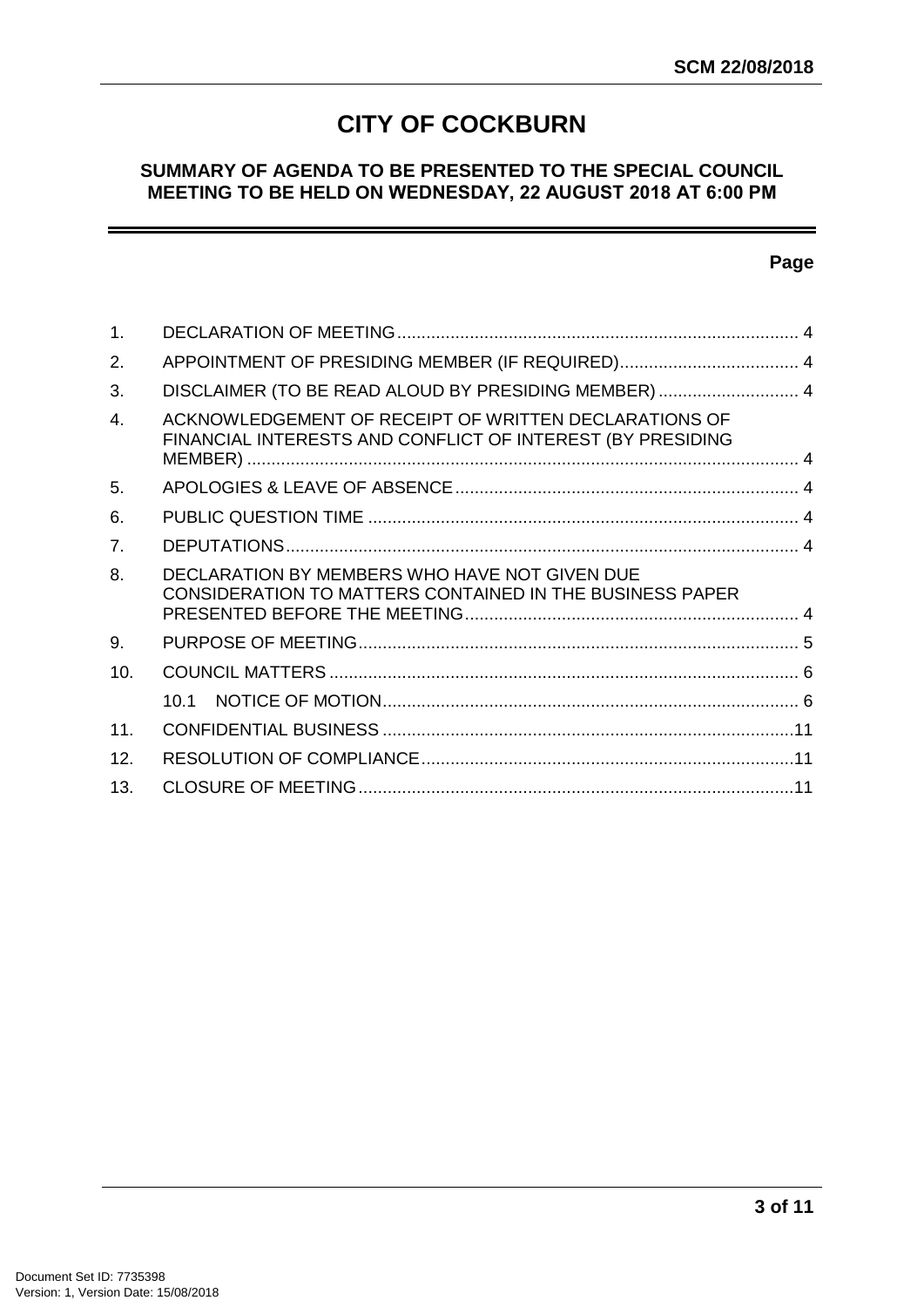# **CITY OF COCKBURN**

# **AGENDA TO BE PRESENTED TO THE SPECIAL COUNCIL MEETING TO BE HELD ON WEDNESDAY, 22 AUGUST 2018 AT 6:00 PM**

## <span id="page-3-0"></span>**1. DECLARATION OF MEETING**

## <span id="page-3-1"></span>**2. APPOINTMENT OF PRESIDING MEMBER (IF REQUIRED)**

### <span id="page-3-2"></span>**3. DISCLAIMER (TO BE READ ALOUD BY PRESIDING MEMBER)**

Members of the public, who attend Council Meetings, should not act immediately on anything they hear at the Meetings, without first seeking clarification of Council's position. Persons are advised to wait for written advice from the Council prior to taking action on any matter that they may have before Council.

- <span id="page-3-3"></span>**4. ACKNOWLEDGEMENT OF RECEIPT OF WRITTEN DECLARATIONS OF FINANCIAL INTERESTS AND CONFLICT OF INTEREST (BY PRESIDING MEMBER)**
- <span id="page-3-4"></span>**5. APOLOGIES & LEAVE OF ABSENCE**
- <span id="page-3-5"></span>**6. PUBLIC QUESTION TIME**
- <span id="page-3-6"></span>**7. DEPUTATIONS**
- <span id="page-3-7"></span>**8. DECLARATION BY MEMBERS WHO HAVE NOT GIVEN DUE CONSIDERATION TO MATTERS CONTAINED IN THE BUSINESS PAPER PRESENTED BEFORE THE MEETING**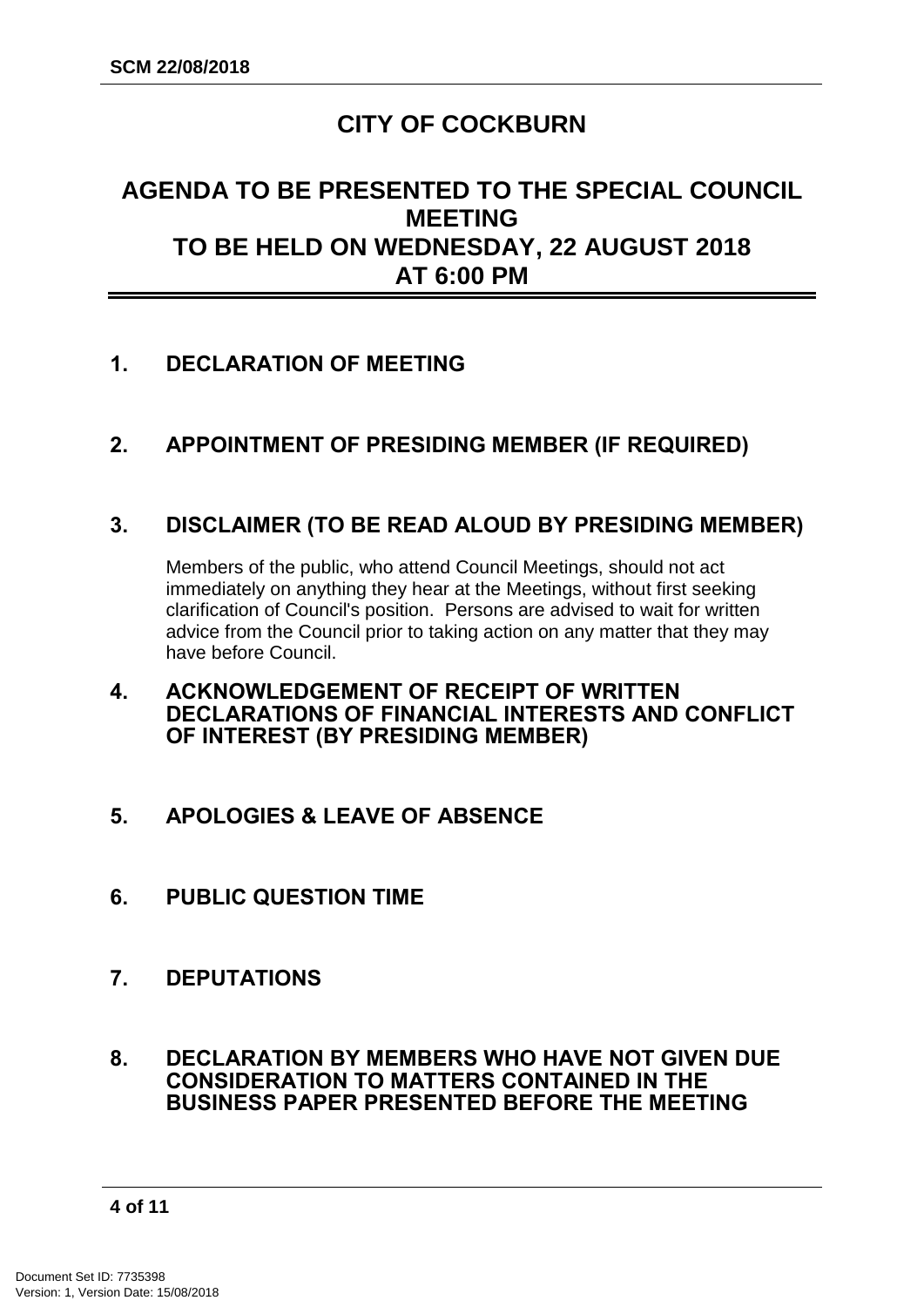# <span id="page-4-0"></span>**9. PURPOSE OF MEETING**

The purpose of the meeting is to consider:

- (1) a Motion of 'No Confidence' in Deputy Mayor Lee-Anne Smith;
- (2) the suspension of the Deputy Mayor from representing Council on specified Standing Committees, Reference Groups and external organisations; and
- (3) removal of the Deputy Mayoral allowance,

to be reviewed following a period of 6 months.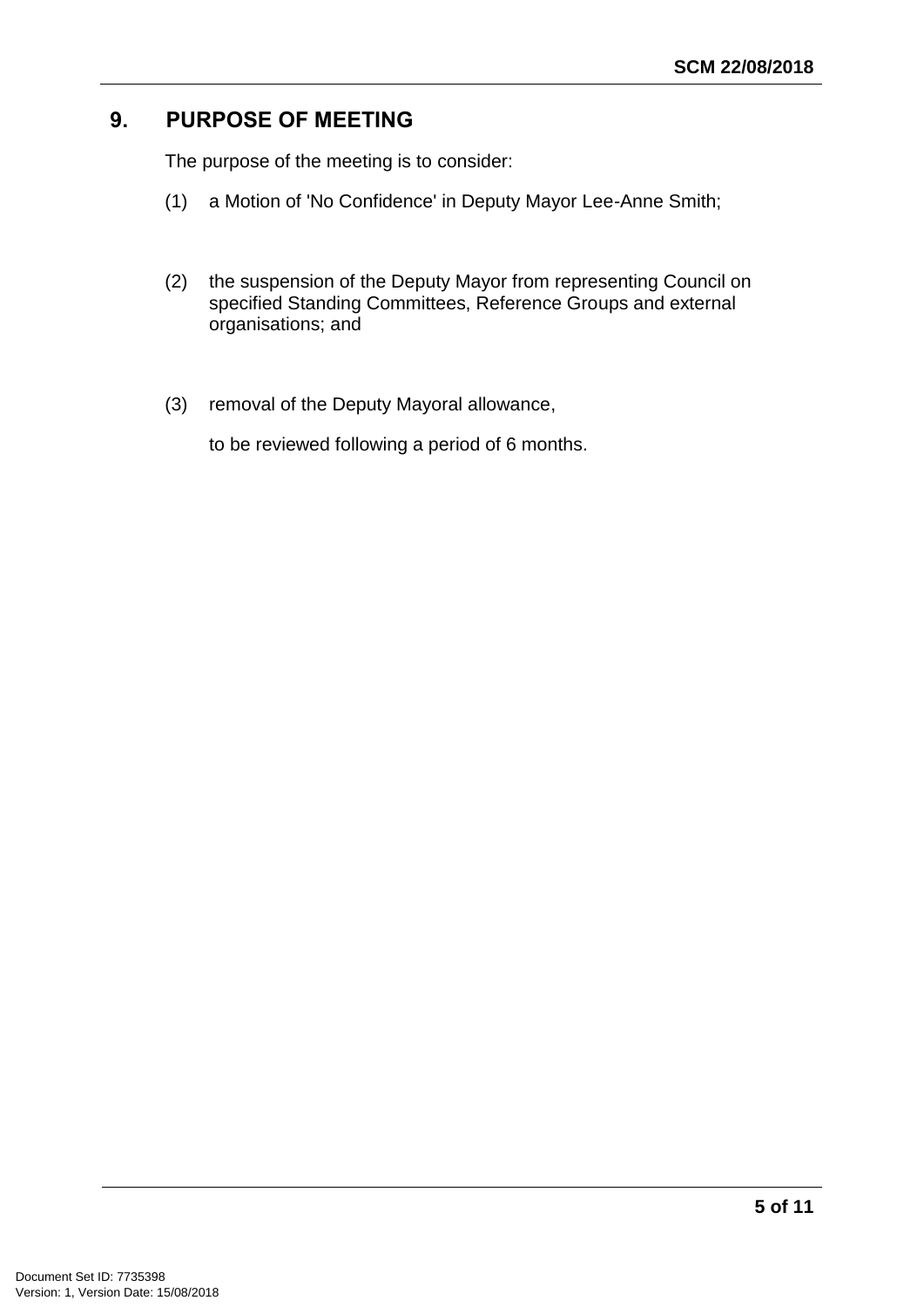### <span id="page-5-1"></span><span id="page-5-0"></span>**10. COUNCIL MATTERS**

#### **10.1 NOTICE OF MOTION**

**Author(s)** D Green **Attachments** 1. Proposed Draft of Motion **[⇩](#page-8-0)** 

#### **RECOMMENDATION**

That Council considers the Draft Motion provided with a Notice of Motion submitted pursuant to Clause 4.9 (1) (a) of the City of Cockburn Standing Orders 2016, as shown in the Attachment to the Agenda

### **TO BE CARRIED BY AN ABSOLUTE MAJORITY OF COUNCIL**

#### **Background**

By notice received on 2 August 2018, Councillor Sands submitted a Motion, as contained in the Attachment, for consideration by Council, for the reasons provided with the Motion. Subsequently, a Special Meeting of Council has been called pursuant to Clause 2.3 (a) (2) of the City of Cockburn Standing Orders 2016 to consider this matter.

#### **Submission**

N/A

**Report**

**Legislative Context** 

Sub – recommendation 1

Section 5.103 of the Local Government Act 1995 (the Act) provides for all local governments to prepare or adopt a Code of Conduct to be observed by Council elected members and employees.

The content of the Codes of Conduct is currently effective only to the extent to which it is not inconsistent with Regulations. In this regard, the Local Government (Rules of Conduct) Regulations 2007 are in place to govern behavioural standards of individual elected members of Council, which appears to contradict the necessity for the existence of a Code of Conduct "to be observed" by elected members. This apparent anomaly was identified by Council and recommended, at its October 2017 Council Meeting, to be rectified by the State Government in the current review of the Local Government Act. It is understood that the review Bill currently before State Parliament contains provisions to strengthen the application of the Codes of Conduct adopted by local governments. In the meantime, the City of Cockburn Code of Conduct for elected members, which was recently reviewed and adopted by Council in May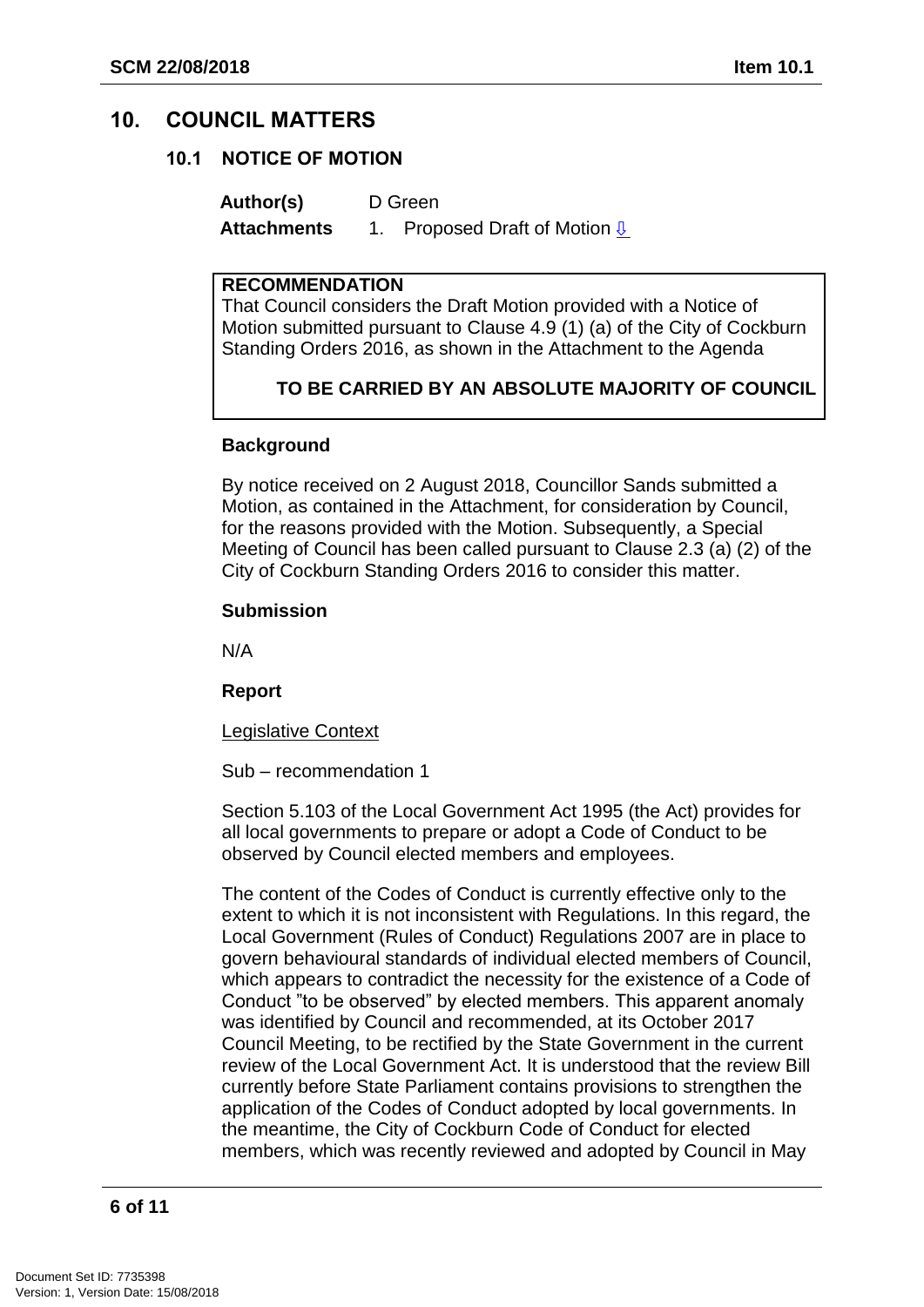2018, remains as a statement of behavioural ethics which, although technically unenforceable, provides for basic standards by which the actions of elected members may be measured. In addition, the Rules of Conduct (Regulation 3) provides further guidance on the manner in which elected members are expected to act when fulfilling their civic duties.

The information documented in both instances should provide sufficient cause for members to act with reasonable care in the performance of their public role and particularly in their interactions with others.

Accordingly, while there is no actionable outcome relative to a motion of "no confidence", if carried by Council against an elected member, it could be seen as a symbolic message of disapproval by Council at the behavioural standards being demonstrated by any of its members not being prepared to comply with the "rules" adopted by the Council in the form of its Code of Conduct and those stipulated in the Rules of Conduct Regulations.

Sub – recommendation 2

Section 5.12(2) (b) of the Act provides for the local government to remove a person from any committee, as previously nominated and appointed under 5.10 (1) of the Act, subject to the person being able to remain on at least one such committee as decided by Council (Section 5.10(2)). The suspension, as proposed by the motion before Council, requires the support of an absolute majority of Council to be effective, as required by Section 5.10 (3) of the Act and Section 52 (1) (a) of the Interpretation Act 1984.

Neither internal Reference Groups established by Council nor delegates appointed by Council to external organisations have any specific legislative reference and it is within the capacity of Council to remove any member previously appointed from representing Council on these. Similarly, the role of the Deputy Mayor at Citizenship Ceremonies hosted by the City of Cockburn has no formal standing and is capable of being performed by any other councillor, in conjunction with the Mayor.

#### Sub – recommendation 3

Section 5.98A of the Act provides that Council may decide to pay the Deputy Mayor an allowance of up to 25% of the annual Mayoral allowance. Council Policy SC 14 "Mayoral and Deputy Mayoral Allowances" stipulates, in clause (2), that the allowance "should be paid as a reimbursement of the time commitment made to the position". Notwithstanding that the Policy holds no legislative power, should the Council determine that the functions of the Deputy Mayor do not require a time commitment which warrants an allowance, it is competent for Council to withdraw the allowance paid to the Deputy Mayor.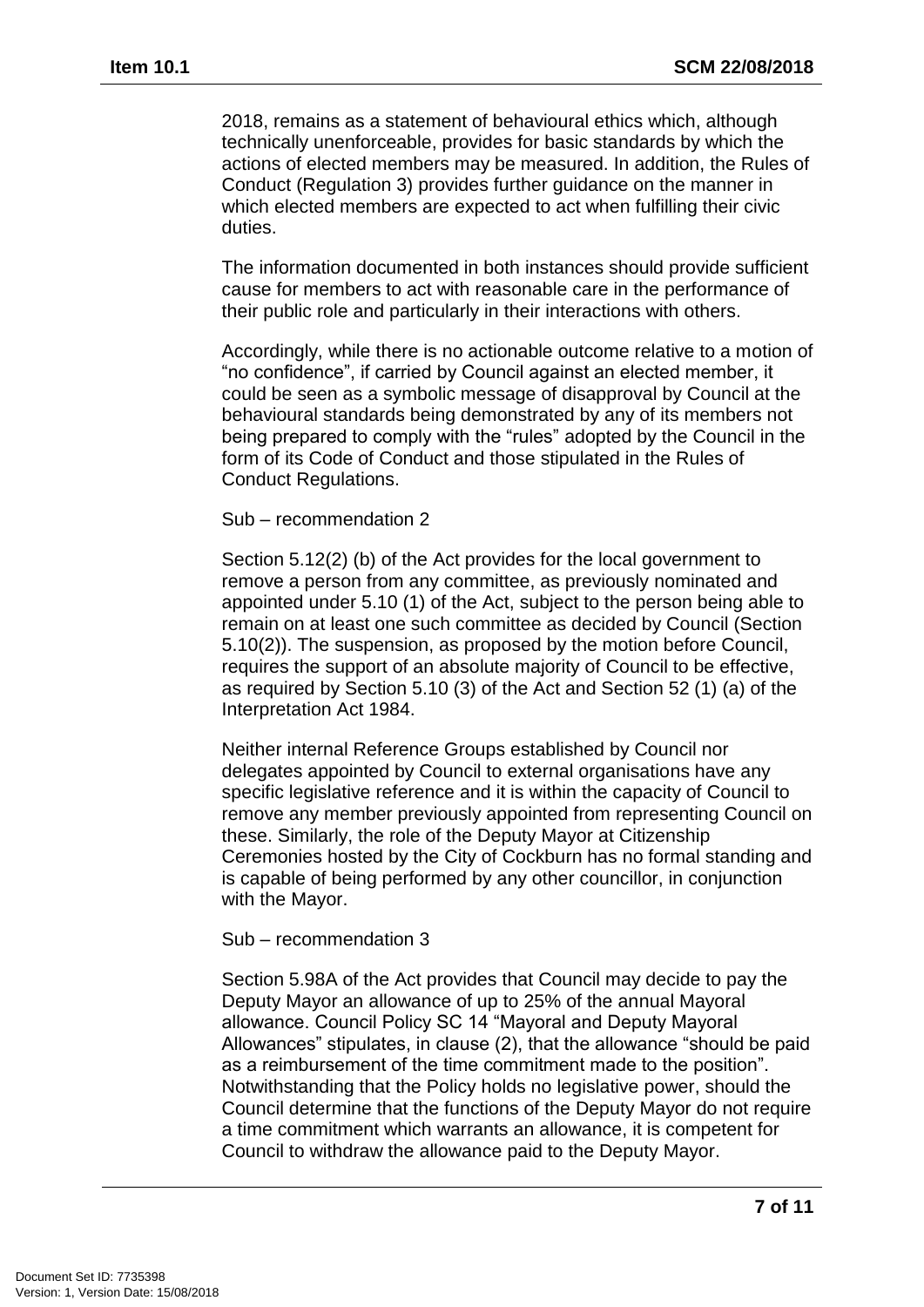#### **Strategic Plans/Policy Implications**

#### Leading & Listening

Deliver sustainable governance through transparent and robust policy and processes.

#### **Budget/Financial Implications**

N/A

#### **Legal Implications**

Sections 5.103; 5.12; 5.10 and 5.98A of the Local Government Act 1995, Section 52 of the Interpretation Act 1984 and Clause 4.9 of the City of Cockburn Standing Orders Local Law refer.

#### **Community Consultation**

N/A

#### **Risk Management Implications**

There is a "Substantial" level of "Brand / Reputation" risk associated with Elected Members not complying with the adopted Code of Conduct and this issue being left unaddressed.

#### **Advice to Proponent(s)/Submitters**

N/A

#### **Implications of Section 3.18(3)** *Local Government Act, 1995*

Nil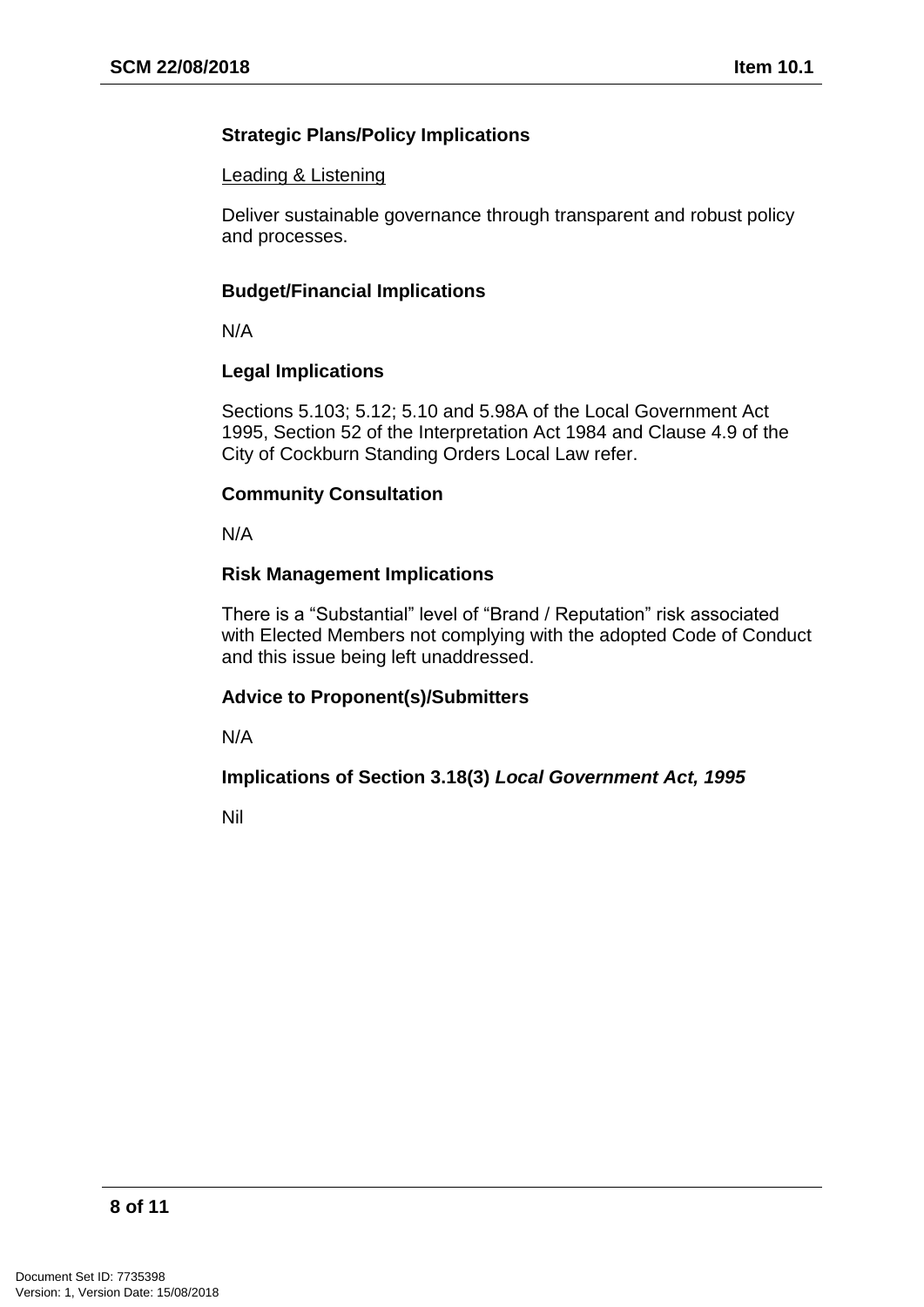<span id="page-8-0"></span>That Council:

- 1) passes a vote of "no confidence" in Deputy Mayor Lee-Anne Smith as a result of her ongoing conduct which is considered to be unbecoming of an Elected Member and is alleged to have breached the Elected Members Code of Conduct and the general principles to guide the behaviour of council members, as specified in Regulation 3 of the Local Government (Rules of Conduct) Regulations 2007:
- 2) suspends Deputy Mayor Smith as:
	- a) a member of the following Standing Committees:
		- o Audit and Strategic Finance Committee
			- o Chief Executive Officer and Senior Key Staff Projects Appraisal Committee.
			- o Grants and Donations Committee,
		- o Delegated Authorities, Policies and Position Statements Committee:
	- b) all Internal Reference Groups of Council to which she has been previously been appointed:
	- a delegate to any external stakeholder organisations to which she has  $c)$ previously been appointed by Council;
	- d) assistant to the Mayor in the conduct of citizenship ceremonies,

for a period of 6 months:

- 3) removes the allowance paid for Deputy Mayor to Deputy Mayor Smith for a period of 6 months; and
- 4) reviews the matters referenced in (2) and (3) above following the nominated period of 6 months

TO BE CARRIED BY AN ABSOLUTE MAJORITY OF COUNCIL

#### **REASON FOR DECISION**

- 1. As the Local Government Act does not provide for a formal process for Council to sanction an Elected Member who breaches the City of Cockburn's Code of Conduct. the only way this can otherwise be addressed is for Council to pass a "no confidence" motion in that individual, in order to express its concerns at the behavioural standards being demonstrated.
- 2. As Council formally appoints Elected Members to positions that represent the City. both internally and externally, Council can also remove that representative role.
- 3. As Council formally adopts the value of allowance paid to the Deputy Mayor, the Council can also remove that amount.

The proposal in this motion is to do so for a period of 6 months, in order to send a clear message of the expectations that Council has of the individual performing the role of Deputy Mayor and reinforce that breaches to the Code of Conduct simply will not be tolerated.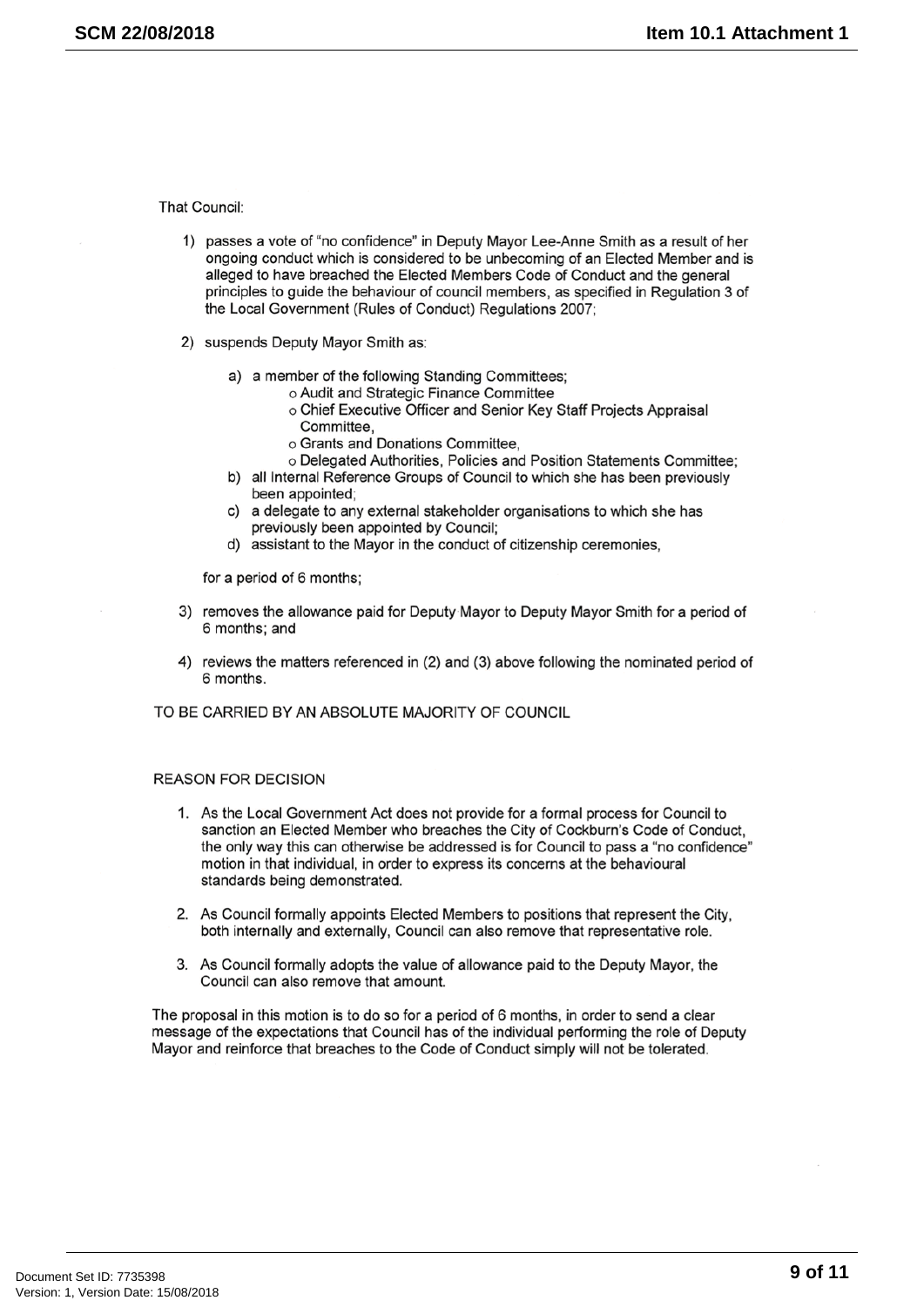The review period will also provide an opportunity for Deputy Mayor Smith to demonstrate that these concerns have been acknowledged, understood and will be addressed moving forward.

It is intended that the formal requirements related to appointments made to Standing Committees and other representative roles determined by Council, together with the allowance for Deputy Mayor, be reviewed by Council following the stipulated period of 6 months.